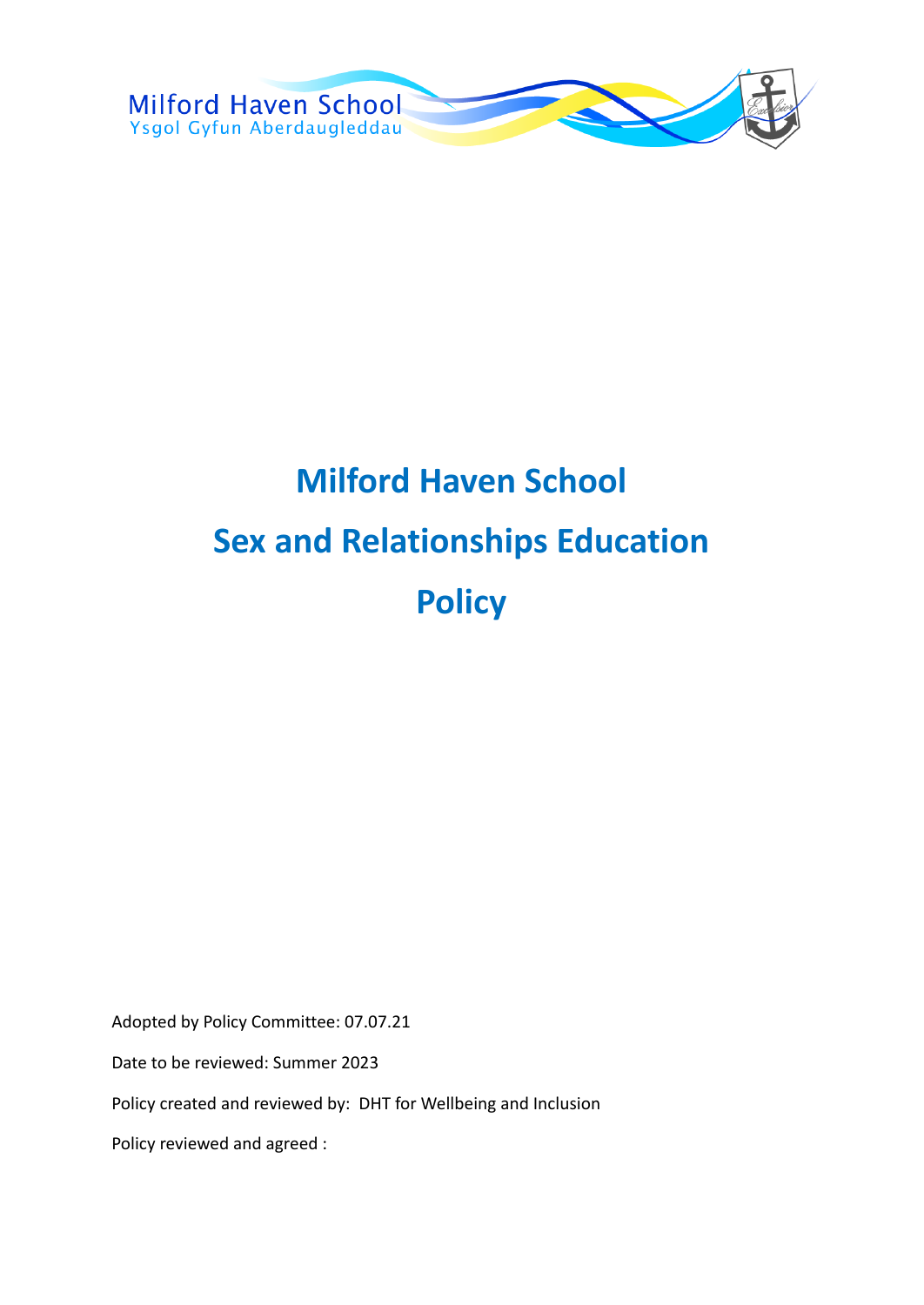# **School Sex and Relationships Education Policy**

## **1. Child Protection, Confidentiality, Controversial and Sensitive Issues Teachers cannot offer unconditional confidentiality.**

Teachers are legally bound to inform the DSP/Headteacher or parents/carers of any safeguarding disclosure.

Child protection issues will always be considered, and referred to if necessary to the teacher responsible for Child Protection under the school's procedures.

In any case where child protection procedures are followed, the teacher will ensure that the young person understands that if confidentiality has to be broken, they will be informed first.

In a case where a teacher learns from an under 16 year old that they are having or contemplating sexual intercourse, the young person will be persuaded, wherever possible, to talk to parent/carer and if necessary to seek medical advice.

The young person will be properly counselled about contraception, including precise information about where young people can access contraception and advice services. This information will be provided by the school based nurse.

Health professionals in school are bound by their codes of conduct in a one-to-one situation with an individual student. Health Professionals are also bound by their own Child Protection procedures to inform CCATS of any child protection issues.

#### **Introduction**

This policy addresses legal requirements, national strategies and Welsh Assembly Government guidance:

- Education Act 1996
- Sexual Health and Wellbeing Action Plan, 2010 -2015
- Guidance on sex and relationships education (SRE) in schools Guidance Welsh Assembly Government Circular No: 019/2010
- The requirements of the Personal and social education framework for 7 to 19-year-olds.
- Science in the National Curriculum in Wales (ACCAC);
- Working together to safeguard children (National Assembly for Wales);
- In September 2010, the Welsh Government produced guidance for schools, '*Sex and relationships education in schools'.* This provided guidance on how schools should develop their sex education policy, plan and deliver their sex and relationships education and work in partnership with others. The guidance set out the legal requirements for teaching sex and relationships educations as:
- Primary schools must provide sex education as contained within the National Curriculum in Wales, for example in the science subject order. However, there is no requirement for primary schools to provide sex education as part of the basic curriculum. It is for individual school governing bodies, in consultation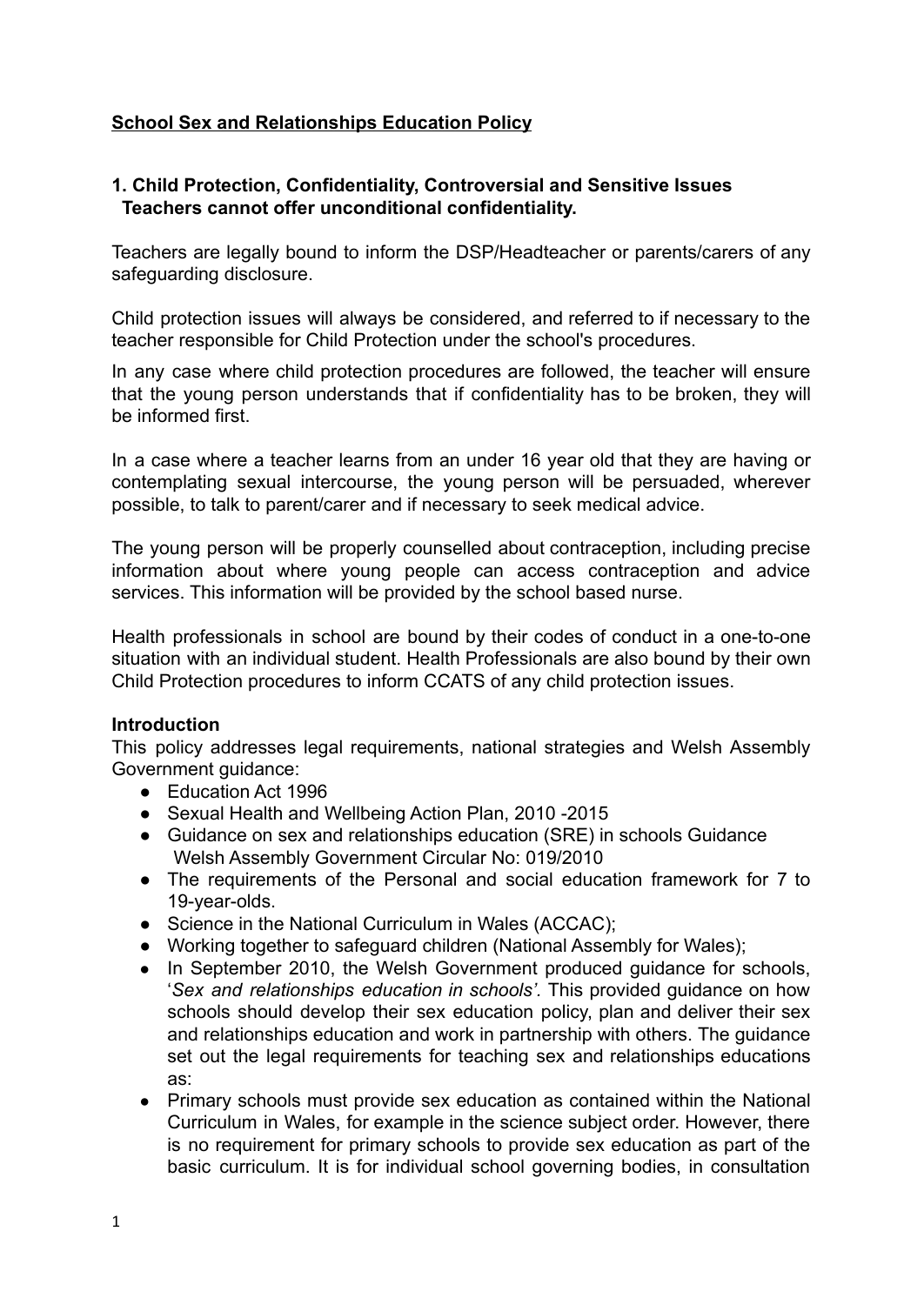with parents/carers, to determine how best to approach sex education, in accordance with learners' needs and the character and ethos of the school.

- In secondary schools, and other educational settings that cater for learners of secondary school age, for example pupil referral units (PRUs), the basic curriculum must include provision for sex education for all registered pupils.
- Special schools must also include provision for sex education for all registered pupils who are provided with secondary education at the school.

This policy also takes into account the Violence against Women, Domestic Abuse and Sexual Violence (Wales) Act 2015 became law (National Assembly for Wales, 2015). It is the first Act of its kind in the United Kingdom. The provisions of the Act are intended to ensure that there is a strategic focus across the public sector on preventing these issues, protecting victims and supporting those affected by such issues. All staff are undertaking the VAWDA National training and the whole school approach guidance will inform the development of SRE practice.

The policy also takes into account Welsh Government guidance for school governors to inform them of the issues surrounding violence against women, domestic abuse and sexual violence and the actions that they can take to make their schools safer (Welsh Government, 2016b). In 2016, the Welsh Government worked with the Children's Commissioner, NSPCC, Cardiff University, Welsh Women's aid and young people to produce 'AGENDA: A young people's guide to making positive relationships matter'.

This resource includes a range of activities for schools to use with young people and these are being introduced into the programmes being offered to young people.

The schools have arrangements in place to support pupils who have experienced domestic abuse or sexual violence and have formed valuable strategic partnerships with specialist agencies that provide appropriate support and advice for pupils.

In 2004, the Welsh Government adopted, 'Rights to Action', a policy document which translated the United Nations Convention on the Rights of the Child (UNCRC: A review of healthy relationships education, UNICEF UK, 1990) into seven core aims for children in Wales. These aims include that children and young people should have a comprehensive range of education and learning opportunities and enjoy the best possible health and freedom from abuse, victimisation and exploitation.

We aim to promote equality and diversity, so that children understand that they have and can exercise a right to be safe and build key issues into the curriculum proactively.

# **Our aim:**

To play a central role in having a positive and sustained impact on children and young people's sexual health and well-being.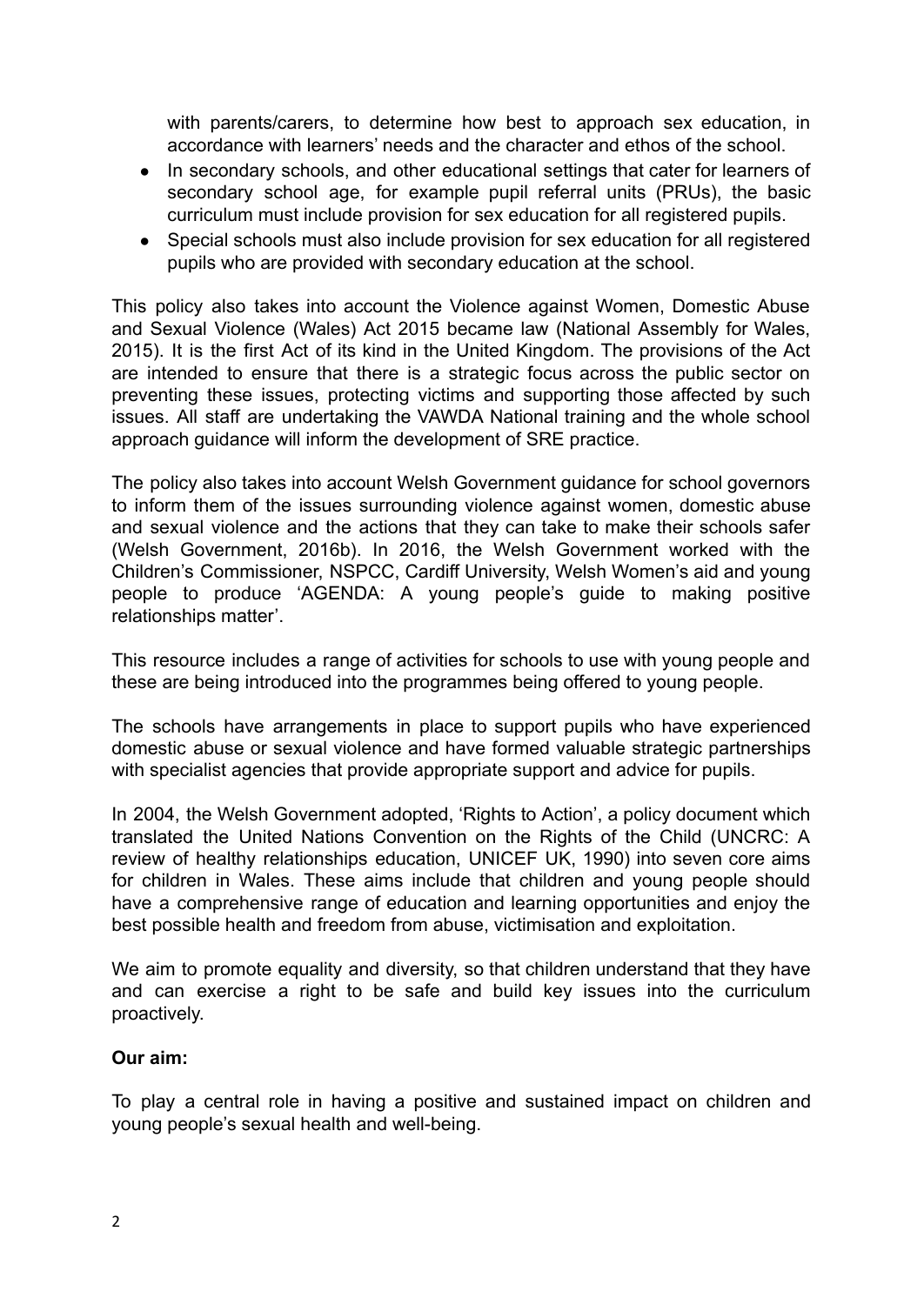All learners will be offered high-quality sex and relationships education (SRE) as part of their personal and social development.

# **Links with other policies**

The policy is cross-referenced to related policies which include: Personal and social education (PSE) Safeguarding/Child protection Anti-bullying Strategic Equality Plan

# **The Consultation Process in reviewing this policy will look to involve:**

- Pupil focus groups / school council
- Questionnaires to parents / carers and family fora.
- Review of SRE curriculum content with staff and pupils
- Consultation with wider school community e.g. school based nurse, EDS
- Consultation with school governors

# **Rationale**

#### **What Is Sex and Relationship Education?**

The School recognises that Sex and Relationships Education (SRE) forms part of the curriculum and that its delivery should be made in a manner that encourages the pupils of the school to have due regard for the importance of stable and loving personal relationships, respect, love, care, and the building of successful relationships with friendship groups and the wider community. SRE is also about gaining knowledge and awareness of sex, sexuality and sexual health. It involves acquiring information, developing skills and forming positive beliefs, values and attitudes.

# **Objectives**

# **Principles and Values**

In addition, Milford Haven School believes that SRE should:

• Be an integral part of the lifelong learning process, beginning in early childhood and continue into adult life.

• Be an entitlement for all young people

• Encourage every student to contribute to our community and aim to support each individual as they grow and learn.

• Be set within the wider school context and support family commitment and love, respect and affection, knowledge and openness. Family is a broad concept; not just one model, e.g. nuclear family. It includes a variety of types of family structure, and acceptance of different approaches.

• Encourage students and teachers to share and respect each other's views. We are aware of different approaches to sexual orientation, without promotion of any particular family structure. The important values are love, respect and care for each other.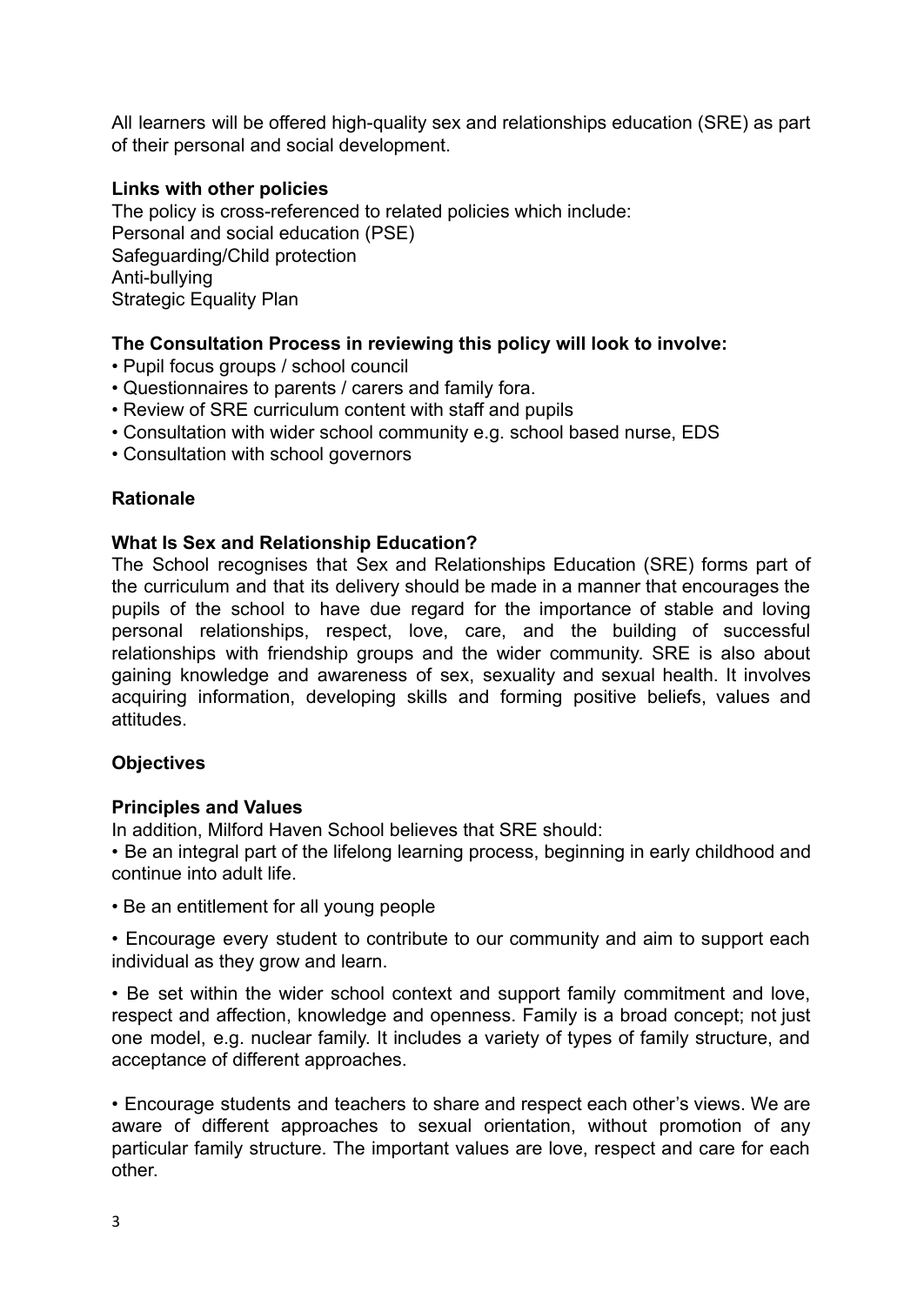• Generate an atmosphere where questions and discussion on sexual matters can take place without any stigma or embarrassment.

• Recognise that parents are the key people in teaching their children about sex, relationships and growing up. We aim to work in partnership with parents and students, consulting them about the content of programmes.

• Recognise that the wider community has much to offer and we aim to work in partnership with agencies such as Hafan Cymru, health professionals, social care, peer educators and other mentors or advisers.

# **Sex and Relationship Education in this school has three main elements:**

## **Attitudes and Values**

- learning the importance of values, individual conscience and moral choices;
- learning about Healthy Relationships
- learning the value of family life, stable and loving relationships, and marriage;
- learning about the nurture of children;
- learning the value of respect, love and care;
- exploring, considering and understanding moral dilemmas;
- developing critical thinking as part of decision-making
- challenging myths, misconceptions and false assumptions.

# **Personal and Social Skills**

- learning to manage emotions and relationships confidently and sensitively;
- developing self-respect and empathy for others;
- learning to make choices with an absence of prejudice;
- developing an appreciation of the consequences of choices made;
- empower students with the skills to be able to avoid inappropriate pressures or advances (both as exploited or exploiter)

#### **Knowledge and Understanding**

- learning and understanding physical development at appropriate stages;
- understanding human sexuality, reproduction, sexual health, emotions and relationships;
- learning about contraception and the range of local and national sexual health advice, contraception and support services;
- learning the reasons for delaying sexual activity, and the benefits to be gained from such delay;
- the avoidance of unplanned pregnancy.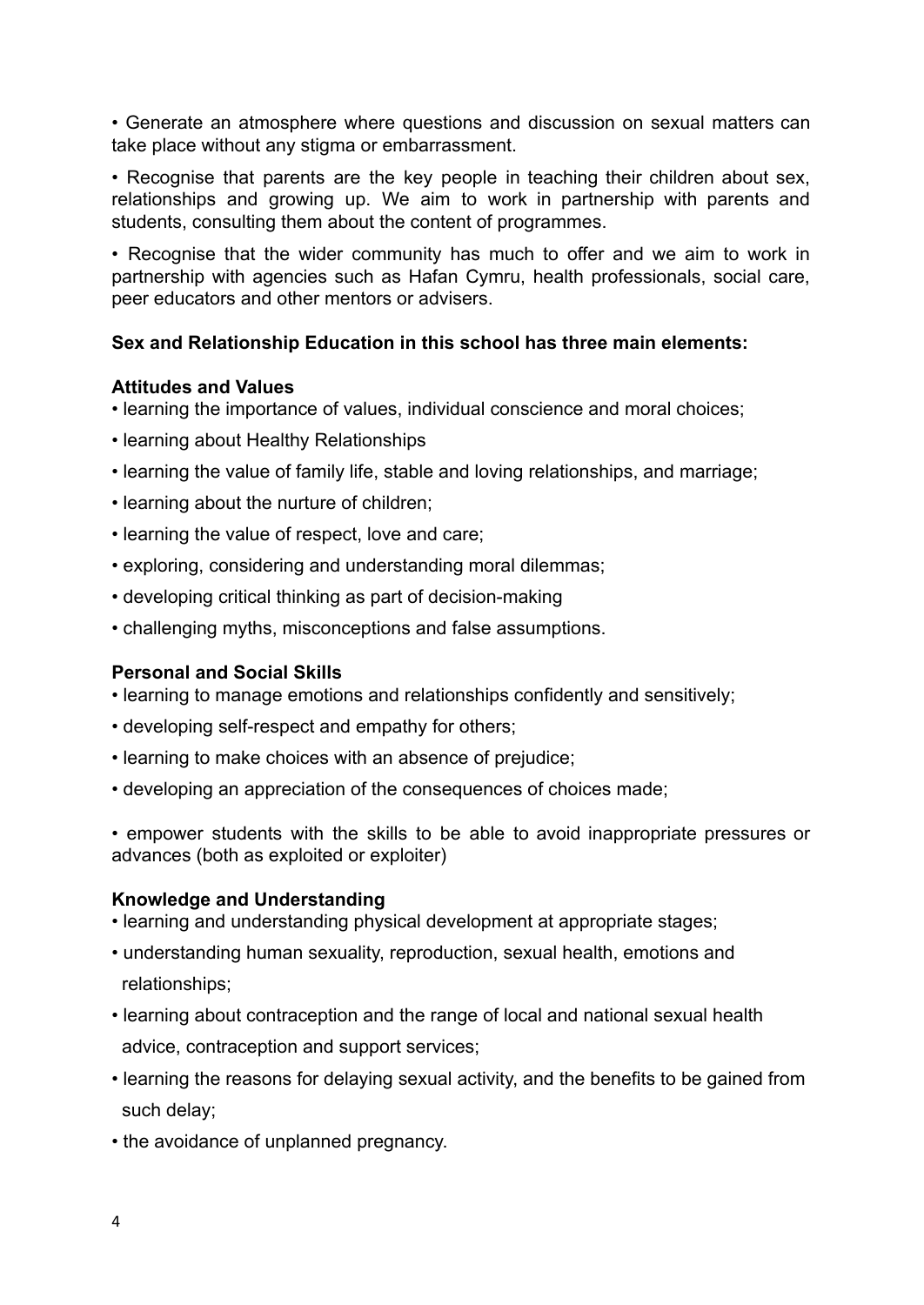Our SRE policy is to provide balanced factual information about human reproduction, together with consideration of the broader emotional, ethical, and moral dimensions of sexual health. Our SRE programme aims to prepare students for an adult life in which they can:

• develop positive values and a moral framework that will guide their decisions, judgements and behaviour; have the confidence and self-esteem to value themselves and others and respect for individual conscience and the skills to judge what kind of relationship they want.

• understand the consequences of their actions and behave responsibly within sexual and pastoral relationships.

• avoid being exploited or exploiting others or being pressured into unwanted or unprotected sex.

• communicate effectively by developing appropriate terminology for sex and relationship issues.

• develop awareness of their sexuality and understand human sexuality; challenge sexism and prejudice, and promote equality and diversity

• understand the arguments for delaying sexual activity.

• understand the reasons for having protected sex.

• have sufficient information and skills to protect themselves and, where they have one, their partner from uninvited/unwanted conceptions and sexually transmitted infections including HIV.

• be aware of sources of help and acquire the skills and confidence to access confidential health advice, support and treatment if necessary

• know how the law applies to relationships.

#### **5. Organisation and Content of Sex and Relationship Education**

The revised National Curriculum in Wales and the PSE Framework give schools explicit opportunities for pupils to learn about sex and relationships. In particular the PSE Framework clearly identifies attitudes, values and skills, as well as a sound knowledge base, relevant to SRE. It is therefore the policy of the School to deliver Sex and Relationships Education in a cross-curricular manner:

a. The biological facts of sexual reproduction are delivered as part of the National Curriculum programme of study in Science at Key Stage 3 and Key Stage 4.

b. The ethical and moral issues relating to sexual activities are delivered within the Relationships topic of the Key Stage 4 Religious Studies Specification B.

c. The PSE SoL covers particular aspects of Sex and Relationships:

Year 7 - Development of relationships

Year 8 - Changing relationships and dealing with change

Year 9 - Focus on sexual relationships/sexting

Year 10 - Safe behaviour

Year 11 - Sexual Consent and STI's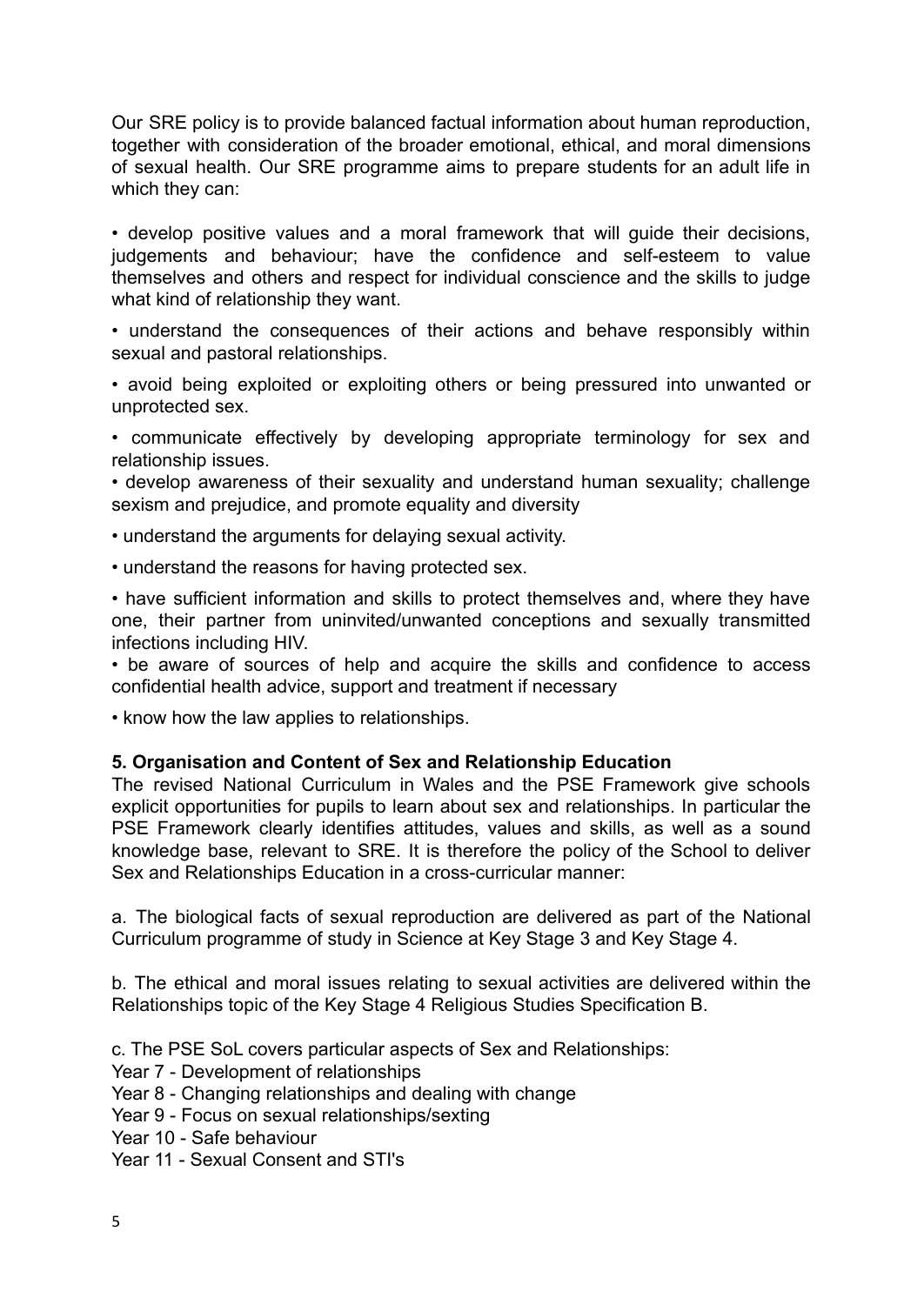The PSE Programme and Science National Curriculum is taught in every year.

Any SRE lesson may consider questions or issues that some students will find sensitive. Before embarking on these lessons ground rules are established which prohibit inappropriate personal information being requested or disclosed by those taking part in the lesson. When students ask questions, we aim to answer them honestly, within the ground rules established at the start of the sessions. When it is felt that answering a specific question would involve information at a level inappropriate to the development of the rest of the students, the question may be dealt with individually at another time.

More expert or specialist teachers support tutors who are uncomfortable with teaching certain aspects of the curriculum. Support is offered within the house team or from the PSE coordinator who will help with planning or delivery lessons if required.

## **6. Inclusion**

#### *Ethnic and Cultural Groups*

We intend our policy to be sensitive to the needs of different ethnic groups. For some young people it is not culturally appropriate for them to be taught particular items in mixed groups. We will respond to parental requests and concerns.

#### *Students with Special Needs*

We will ensure that all young people receive sex and relationship education, and we will offer provision appropriate to the particular needs of all our students, taking specialist advice where necessary.

#### *Sexual Identity and Sexual Orientation*

We aim to deal sensitively and honestly with issues of sexual orientation, answer appropriate questions and offer support. Young people, whatever their developing sexuality need to feel that sex and relationship education is relevant to them.

#### **7. Monitoring and Evaluation of Sex and Relationship Education**

It is the responsibility of the PSE Coordinator (Health & Well-being AOLE) to oversee and organise the monitoring and evaluation of PSE, in the context of the overall school plans for monitoring the quality of teaching and learning. The PSE programme will be treated as a subject department in this exercise, under which all departments undertake yearly self-evaluation.

The Governors are responsible for overseeing, reviewing and organising the revision of the Sex and Relationship Education Policy.

#### **8. C Card scheme**

C Card is a multi-agency scheme delivered in schools, colleges and youth settings throughout Pembrokeshire. The scheme provides free condoms to young people alongside sexual health advice, support, information and signposting to health services where necessary.

The C Card scheme is delivered by appropriately trained professional staff, including school nurses and youth workers. The scheme is only available to young people over

the age of 14. The C Card scheme operates within the criteria set by Fraser Guidelines. As such the confidentiality of all young people accessing the service will be protected including 14 and 15 year olds.